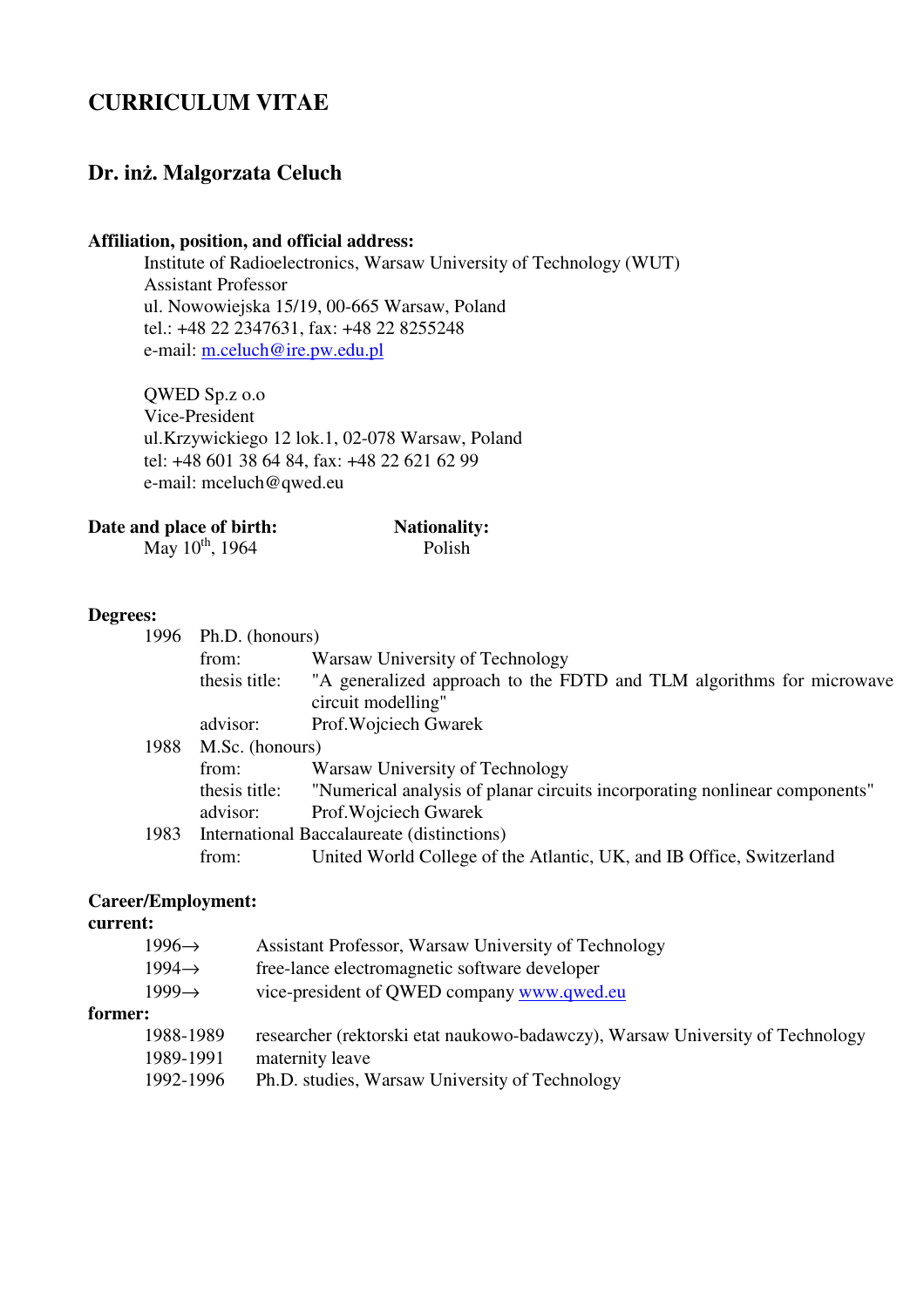## **Specialisation:**

| main fields:      | computational electromagnetics, multiphysics modelling      |
|-------------------|-------------------------------------------------------------|
| other fields:     | microwave circuits                                          |
| current research: | conformal FDTD methods,                                     |
|                   | new applications of FDTD for microwave power problems,      |
|                   | frequency-domain parameter extraction from FDTD simulations |

## **Awards for excellence in research and /or innovation:**

| 2010       | The Highest Quality Workshop Award for RAMPAnT 2009 (individual)       |
|------------|------------------------------------------------------------------------|
|            | (IEEE Microwave Theory and Techniques Society)                         |
| 2001, 2006 | Leader in Software Export                                              |
|            | (Polish Software Market Association)                                   |
| 2000       | Proton Award                                                           |
|            | (from State Committee for Scientific Research and Proton TV programme) |
| 2000       | Master of Technology Award                                             |
|            | (from NOT - Polish Federation of Engineering Associations)             |
| 1999       | Prime Minister of Poland Award                                         |
| 1998       | European Information Technology Prize                                  |
|            | (from European Commission and Euro-Case)                               |
| 1997       | Rector of the Warsaw University of Technology Award (individual)       |
| 1996       | Scholarship of the Foundation for Polish Science (individual)          |
| 1995       | Minister of Education Award                                            |
|            |                                                                        |

Note: the awards not marked as *'individual'* were granted to the core QuickWave team of 4 researchers or QWED company run by them.

## **Editor of books:**

 *Microwave Power Engineering with Advanced Computer Modeling (ed. M.Celuch and V.V.Yakovlec), CRC Press, 2013* 

## **Reviewer for:**

## **journals:**

*IEEE Transactions on Microwave Theory & Techniques* (since 1996) *IEEE Transactions on Antennas and Propagation* (since 1997) *IEEE Microwave and Wireless Components Letters* (since 2001) *Journal of Microwave Power and Electromagnetic Energy* (since 2006) *Applied Computational Electromagnetics Society Journal* (since 2007) *IEEE Antennas and Propagation Society Magazine* (since 2008) *International Journal of Infrared and Millimeter Waves* (since 2008) *Physica Status Solidi B* (since 2008) *Computer Physics Communications* (2009) Wydawnictwa Komunikacji i Łączności (2009) *Challenges of Modern Technology* (2011)

## **theses at foreign universities:**

Helsinki University of Technology, Finland - pre-examiner of Ph.D.Thesis in 2001 McMaster University, Canada - examiner of Ph.D. thesis, 2010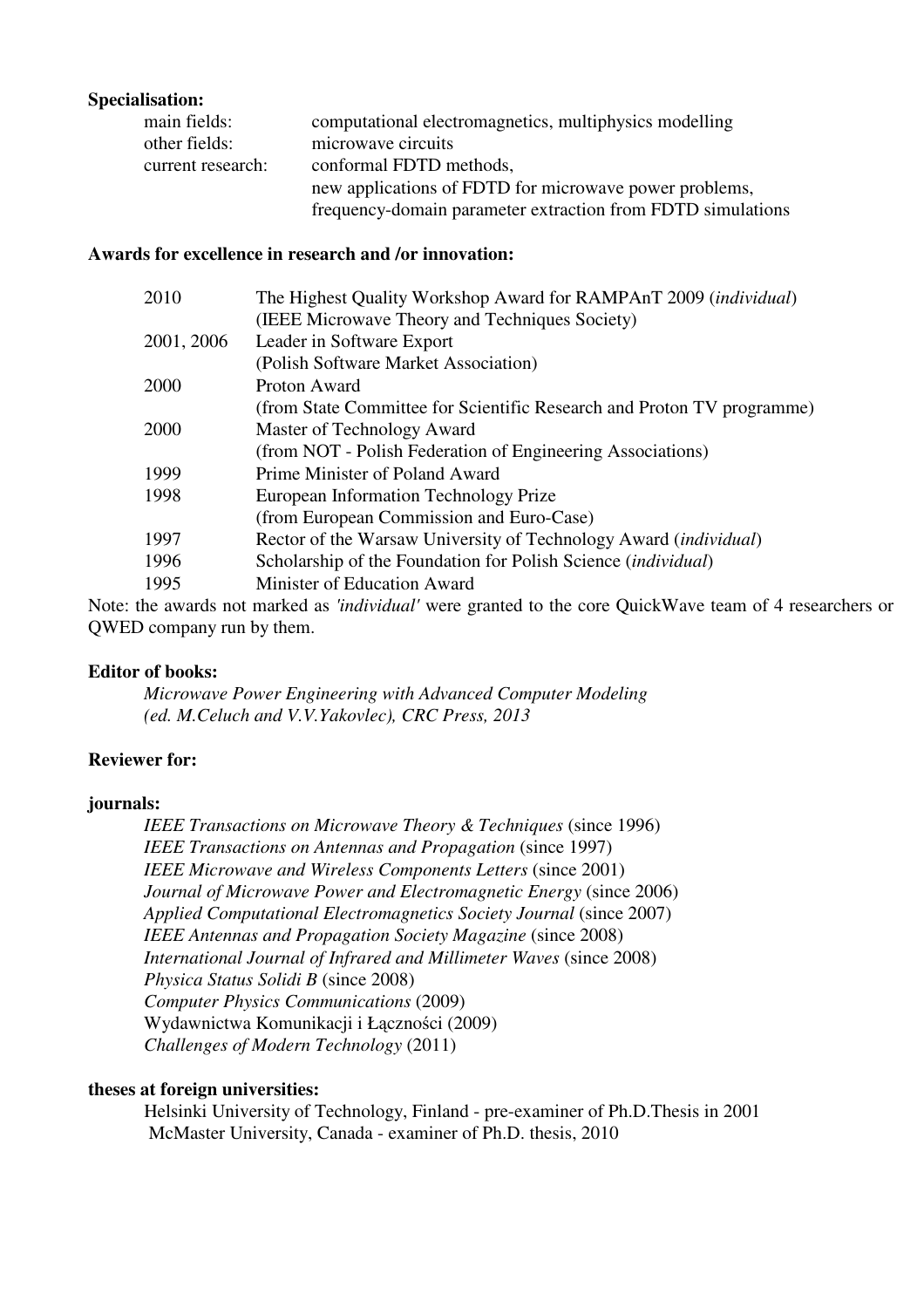#### **conferences:**

TPC member of *IEEE MTT-S International Microwave Symposium* since 2002 TPRC founder and chair *of IEEE MTT-S IMS SC-33* since 2010 TPC member of *Microwave Materials and Applications Conference* MMA-2010 TPC member of *ANTEM 2010*  TPC member of *IET Computation in Electromagnetics* CEM-2011

#### **projects:**

FP7 expert for the European Commission (since 2008)

#### **Teaching experience – Warsaw University of Technology:**

*Fields, Wave,s and Antennas* (lecturer in charge) *Computational Electromagnetics for Telecommunications* (lecturer in charge) *Komputerowa Analiza Problemów Elektrodynamiki* (with prof. W.Gwarek) *Oddziaływanie fal elektromagnetycznych na organizmy* ż*ywe* (6 hrs lectures) author of laboratory exercises for POFA, EFWA contributions to other courses in computational electromagnetics and microwave theory

#### **Teaching experience – international and foreign universities:**

Franco-Polish High School of New Information and Telecommunication Technologies, Poznan tutorials and laboratory exercises in electronic circuit theory, 1992-1993 Chalmers University of Technology, Gothenburg, Sweden contractual consultancy on FDTD modelling for mobile communications, 1995-1996 Chalmers University of Technology, Gothenburg, Sweden *Microwave Modelling with the FDTD method*  graduate level lectures 20 hrs, Nov.1995 University of Guadalajara, Guadalajara, Mexico *Computational Electromagnetics* Ph.D. course 30 hrs (co-taught with prof. W.Gwarek), Feb.2005 California Institute of Technology, Pasadena, CA *Electromagnetic Software Applications to Antenna Problems* M.Sc. / Ph.D. lecture and tutorials 8 hrs, Jan.2007 Worcester Polytechnic Institute, Worcester, MA *The finite-difference time-domain algorithms: numerical properties & practical applications* lectures 4 hrs within graduate course, Apr. 2008 McMaster Universsity, Hamilton, Canada, May 2010

## **Co-organiser and tutor of professional training courses:**

Chalmers University of Technology, Gothenburg, Sweden *QuickWave Modelling* 3 days (co-taught with prof. W.Gwarek), Nov.1999 Northampton Community College, Bethlehem, PA *Electromagnetic Modelling for Microwave Heating* 2 days (co-taught with dr. V.Yakovlev), Jan.2002 Swedish Institute for Food and Biotechnology, Gothenburg, Sweden *QuickWave Electromagnetic Software Application*  2 days (co-taught with prof. W.Gwarek), May 2002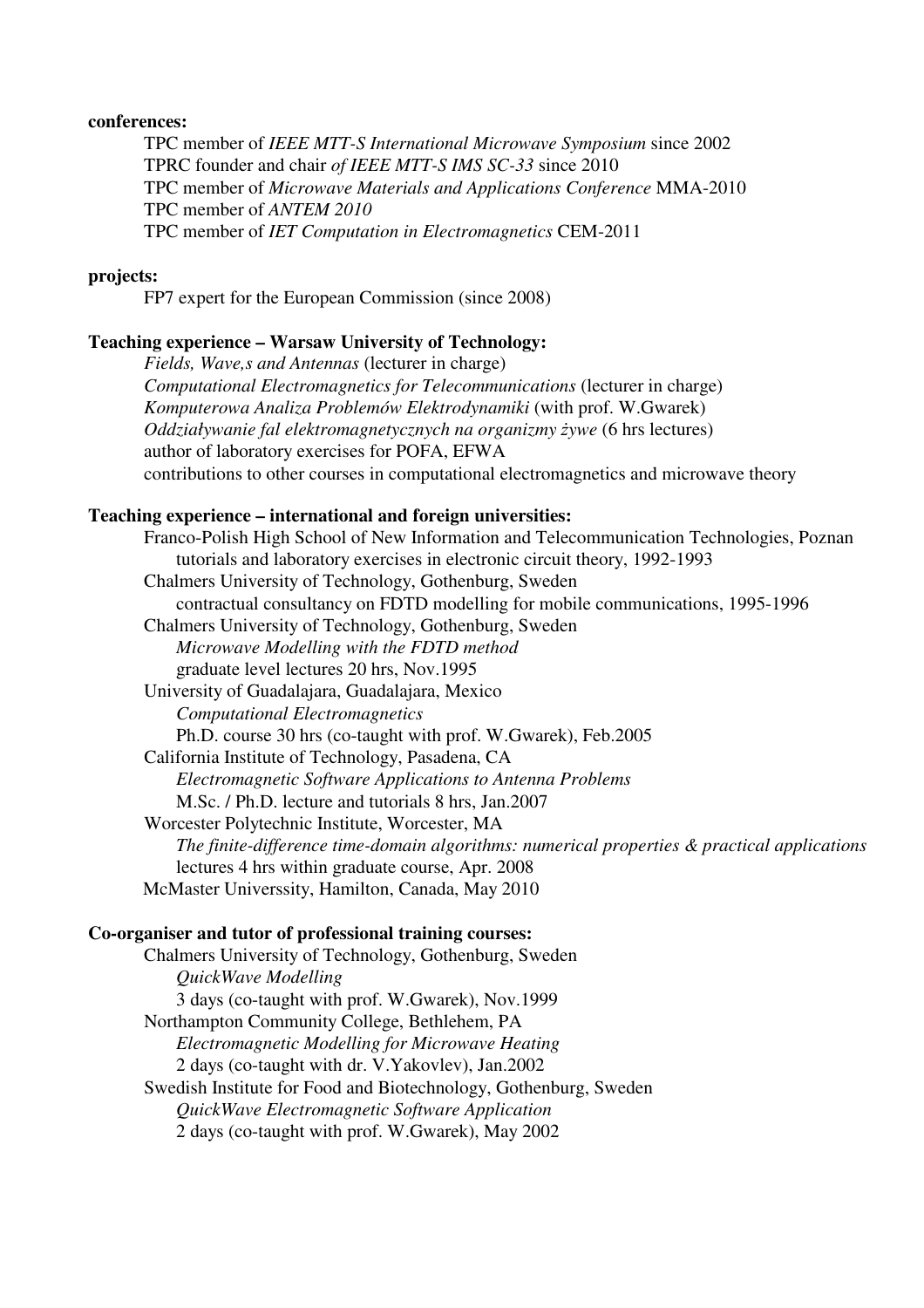The Ferrite Company, Inc., Hudson, NH *Advanced & Specialised Training in QuickWave-3D*  1 day (co-taught with Dr. V.Yakovlev), Jan.2003 Politechnika Wrocławska, Wrocław *Modelowanie Elektromagnetyczne Układów Mikrofalowych i Antenowych Symulatorem FDTD* 2 days (co-taught with prof. W.Gwarek), Apr.2006

#### **Invited speaker at seminars in academic and** *industrial* **institutions:**

 Ferdinand-Braun-Institut für Höchstfrequenztechnik, Berlin, Germany, Oct.1993 University of Victoria, Victoria, Canada, June 2001 Technische Universität Darmstadt, Darmstadt, Germany, July 2002 Chalmers University of Technology, Gothenburg, Sweden, Nov.1998, Feb.2003 *Whirlpool*, Norrkoping, Sweden, Aug.2003 VertexRSI (General Dynamics), Kilgore, TX, June 2004 Ericsson, Kista, Sweden, Jan.2004 Dalhousie University, Halifax, Canada, June 2005 Stellenbosch University, Stellenbosch, RPA, Sep.2005 California Institute of Technology, Pasadena, CA, Jan.2007 Jet Propulsion Laboratory, Pasadena, CA, Jan.2007 *Nestle PTC*, Singen, Germany, Aug.2007 Universita di Modena e Reggio Emilia, Modena, Italy, Feb.2008 Worcester Polytechnic Institute, Worcester, MA, Jan.2002, Jan.2009 McMaster University, Hamilton, Canada, 2010 Universita degli Studi di Padova, Padova, Italy, Sept.2011

### **Invited speaker at scientific conferences:**

*MIKON*, May 1998 *East-West Workshop "Advanced Techniques in Electromagnetics"*, May 2004 *Computer Modelling & Microwave Power Industry*  June 2000, Jan.2003, Jan.2004, Feb.2008, Jan.2009

## **Invited speaker at business and political events:**

Polish Software Market Association: *Leader in Software Export Event*, Mar.2001 European Network for Financing Food Innovation: *Roundtable Meeting*, Warsaw, Sep.2006 IEEE MTT-S Winter Technical Panel Session: *Government Support for MTT Research*, Long Beach, CA, Jan.2007 European Commission and OSEO Conference: *Consolidating Research and Innovation for European SMEs*, Paris, Sep.2008

## **Session / workshop organiser:**

*Applied Computational Electromagnetics Society Symp.* – sessions in 2007, 2008 *IEEE MTT-S International Microwave Symp.* – workshop in 2009

## **Session chair at scientific conferences:**

about 15 sessions at *MIKON*, *IEEE IMS*, *ACES*, *AMPERE, IEEE APMC*